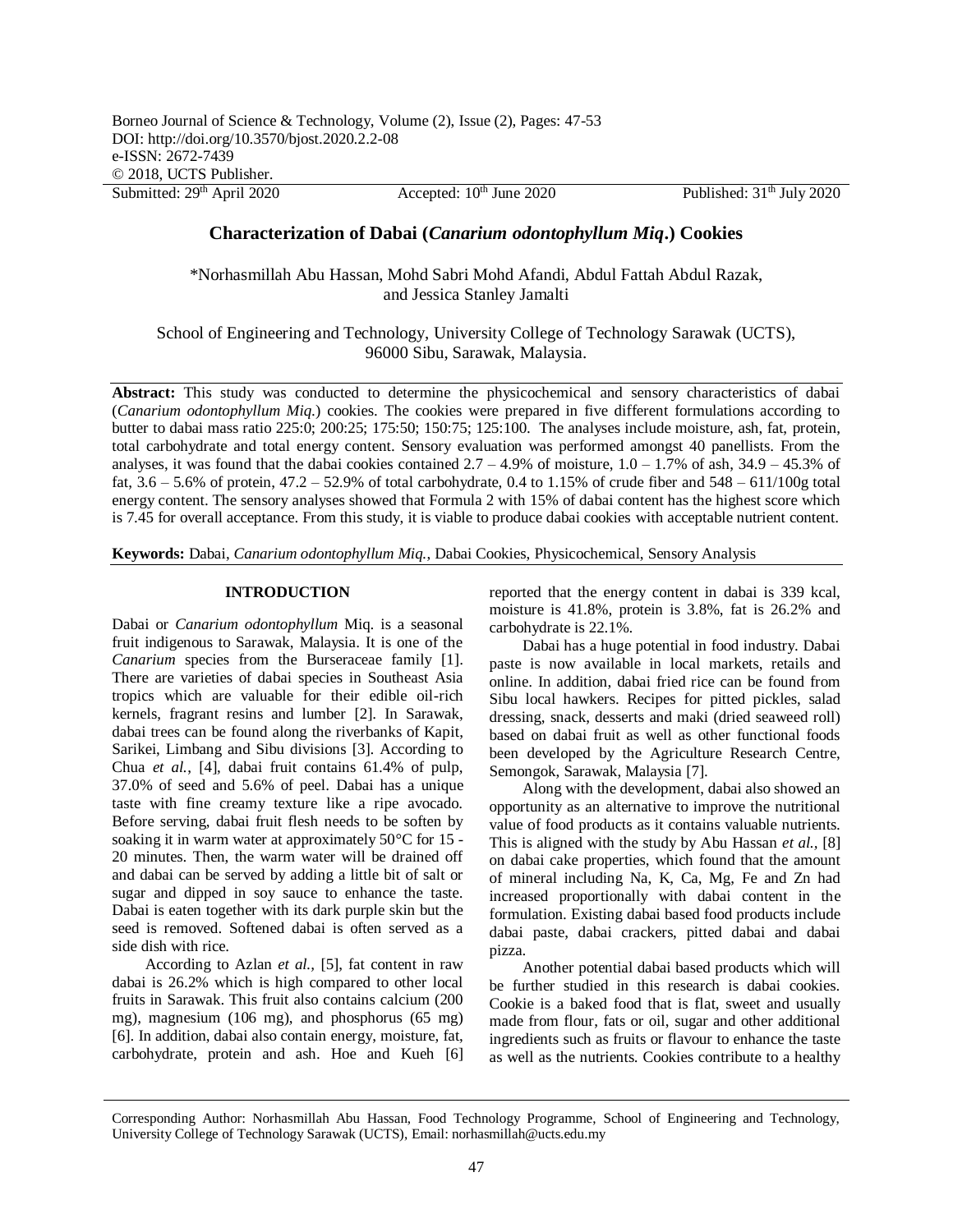diet as it is one of good sources of carbohydrates, fibres and energy. Cookies are a practical diet, suitable to be consumed between meals as snack and always available on-the-go. As studied by Kolawole *et al.,* [9], cookies represent an important part of human diet especially as a source of energy. Cookies consumed between regular meals may have the potential to support parts of the nutrients demand especially for child growth.

Consumers nowadays are demanding on food diversity and quality [10]. Therefore, it is significant to enhance the nutrition value and qualities of cookies by modifying their recipes or formulation. In order to utilise the valuable nutrients in dabai and diversify its application, this research is conducted to study the characteristics and acceptance of cookies produced by incorporating dabai into its formulations.

## **MATERIALS AND METHODS**

### **Preparation of Cookies**

The cookies were prepared by modifying the butter cookies recipe from Shiran [11]. The ingredients consist of flour, corn starch, sugar, butter, vanilla essence and dabai flesh. There were five formulations comprising different composition of dabai and butter. Table 1 showed the formulation of dabai cookies. 10 kg of dabai fruits were bought from Sibu Central market and immediately delivered to Food Technology Laboratory in University College of Technology Sarawak (UCTS), Sibu. The fruits were kept in a freezer at -20°C.

Table 1: Formulation of Dabai Cookies

| Ingredients $(g)$       | Control  | Formula<br>1 | Formula<br>2 | Formula<br>3 | Formula<br>4 |
|-------------------------|----------|--------------|--------------|--------------|--------------|
| <b>Butter</b>           | 225      | 200          | 175          | 150          | 125          |
| Cake flour              | 100      | 100          | 100          | 100          | 100          |
| Corn flour              | 85       | 85           | 85           | 85           | 85           |
| Castor sugar            | 80       | 80           | 80           | 80           | 80           |
| Vanilla extract         | 10       | 10           | 10           | 10           | 10           |
| Dabai flesh and<br>skin | $\theta$ | 25           | 50           | 75           | 100          |

Prior to analysis, dabai was taken out of the freezer and thawed at room temperature. Dabai fruits without any physical damage were selected and washed under running tap water. Then, the fruits were soaked in warm water for 10 - 15 min to soften the pulp. Dabai seeds were manually removed while the flesh was blended.

In a large bowl, butter, castor sugar and vanilla extract were creamed together using a laboratory mixer until light and fluffy. Then, sifted flour and corn flour were added into the mixture. The blended dabai was then weigh according to the formulation as illustrated in Table 1 and added to the mixture. In order to ensure the mixture is homogeneous, it was stirred for another 60 seconds. Meanwhile, the oven was preheated for 10 minutes at 200°C. The batter was shaped using ice cream scoop and was pressed out. Baking process was conducted using an air oven at temperature ranges from 160°C to 180°C for approximately 17 minutes. The cookies were allowed to cool on a cooling rack and kept in an air tight container.

### **Physicochemical Analysis**

The pH was determined using pH meter (Sartorius PB 10, Sartorius AG, Goettingen, Germany). Samples were homogenised with deionized water in the ratio of one part of cookies to two parts of water. The moisture, fat, crude protein, ash, crude fiber and carbohydrate contents were determined according to the Association of Official Analytical Chemists (AOAC) Method [12]. Moisture content of the cookies was determined using oven dry method (AOAC 934.01) [12]. Approximately 5.00±0.10 g of homogenised sample was prepared in triplicates and dried overnight in an air-oven set at  $100 \pm 3$ °C. The moisture content is calculated by using Equation 1.

$$
Moisture (%) = \frac{weight of moisture (g)}{weight of sample (g)} \times 100 \quad ...... (1)
$$

Solvent extraction method (AOAC 2003.05) [12] was applied to determine the crude fat content of dabai cookies. A  $2.00\pm0.10$  g of homogenised sample was extracted with 120 ml petroleum ether on a Soxhlet apparatus for approximately 80 minutes. The extraction involved a few steps which starts from 20 minutes of boiling, 40 minutes of rinsing, 10 minutes of solvent recovery and finally 10 minutes of drying. Petroleum ether was removed by evaporation and the weight of lipid residue was measured.

Crude protein content analysis was conducted according to the principle of Kjeldahl method as described in the AOAC 976.06 [12]. A 2.00±0.10 g of homogenised sample was digested with 15 ml 95 – 98% sulphuric acid using electrically heated aluminium block digester. The digested sample was diluted and made alkaline with 50 ml 40% sodium hydroxide. This process was continued with rapid steam distillation of ammonia and the diluted sample into 25 ml 4% boric acid. The distillate was then titrated manually with 0.1 N hydrochloric acid. The measured nitrogen content was converted using 6.25 conversion factor to obtain crude protein content. In addition, crude fiber analysis was conducted according to the AOAC 978.10 method [12].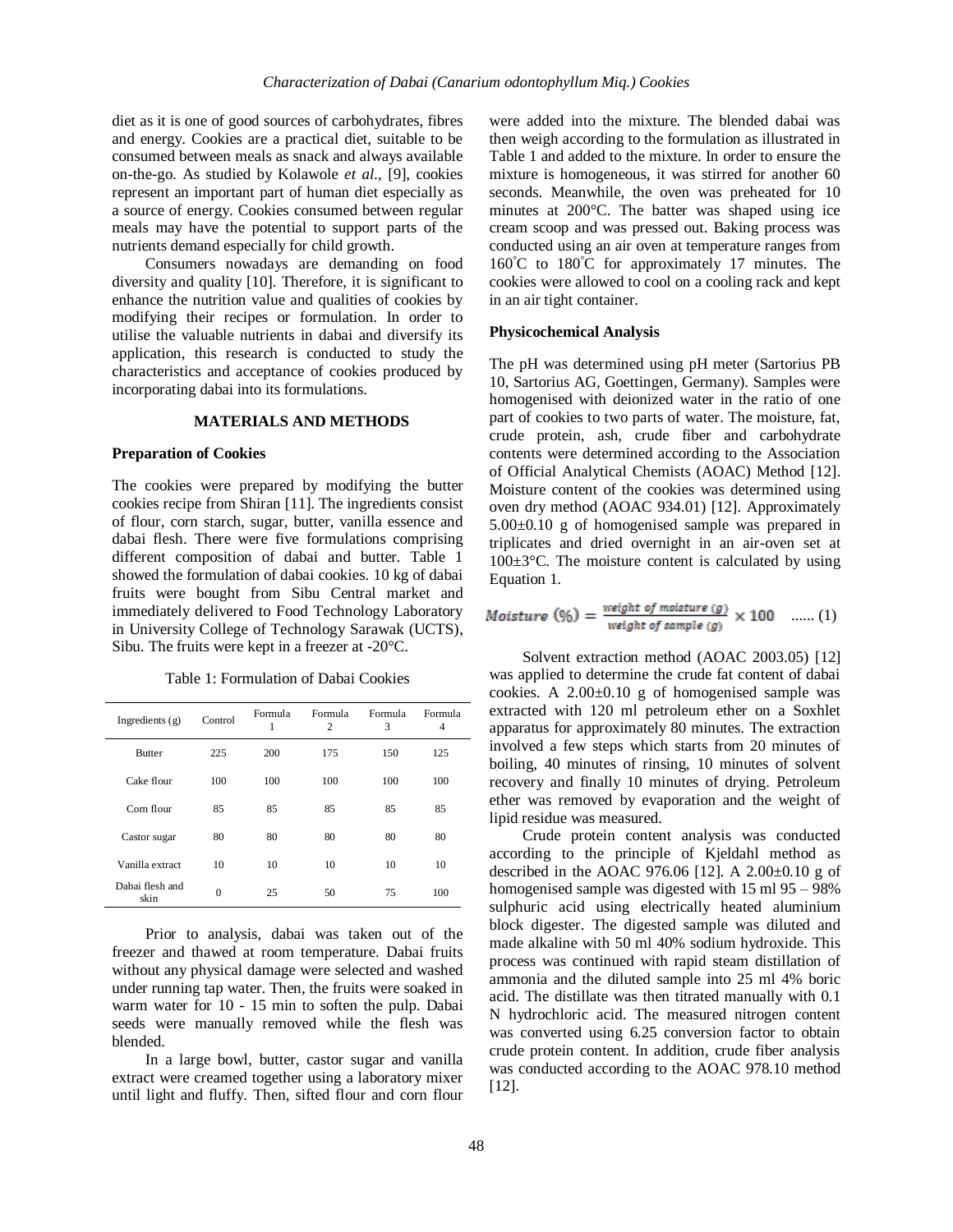Ash content analysis was conducted by applying dry ashing the AOAC 927.02 method [12]. Sample was placed inside a muffle furnace set at 550°C for 24 hours or until grey ash was obtained. Total carbohydrates was determined by subtracting the sum of moisture, fat, protein and ash from 100. Meanwhile, total calorie content was calculated by using Eq. 2.

Energy Value, Kcal = %*A*+%*B* +%*C* ............... (2)

Where,

 $A = \%$  Protein  $\times$  4  $B = \%$  Total Carbohydrate  $\times$  4  $C = \%$  Fat  $\times$  9

The physical properties of cookies including the weight, thickness, diameter and spread ratio were determined according to Aziah *et al.,* [13]. The cookies were weighed using analytical balance while the thickness (T) and diameter (D) of the cookie was measured with vernier caliper. In the analysis, four samples were selected randomly from each formulation. The samples were placed side by side and the total diameter was measured. Then, the samples were rotated 90° for the second measurement. Final diameter of dabai cookie was determine by taking the average of the two measurements divided by four. Meanwhile, the spread ratio was determined by dividing the diameter of cookie with its thickness.

Colour measurement of dabai cookies was conducted using a Chromameter CR-400 (Konica Minolta, Inc., Japan) with  $L^*$ ,  $a^*$ ,  $b^*$  colour system. In this system, L\* means the measured value from black to white (0-100) while a\* values measure redness when positive and b\* values measure yellowness when positive. Hardness and fracturability were obtained using texture analyser (TA.XT plus, Stable Micro Systems, UK) with a small Three Point Bend Rig (HDP/3PB).

### **Sensory Evaluation**

Sensory evaluation was conducted in the food sensory laboratory of Food Technology Programme, School of Engineering and Technology, UCTS, using a total of 40 untrained panelists among UCTS staff and students. The 9-point hedonic scale was used where 1 represented dislike extremely and 9 like extremely.

### **Data Analysis**

Data were analysed using one-way analysis of variance (ANOVA) and significant difference among samples were determine using Tukey's test at the level of  $p \leq$ 0.05 in statistical software package SPSS version 23.

# **General Cost Calculation**

Cost calculation was included to give a general idea for product pricing. General calculation method of raw materials cost against the amount of material required for each formula was applied.

# **RESULTS AND DISCUSSION**

### **Physicochemical Properties**

Table 2 showed the pH of the dabai cookies produced. A decreased in pH was observed aligned with the addition of dabai content in the formulations. The value was significantly difference between all formulations. Prior to use in the cookies preparation, dabai was steeped in warm water which may influence the pH value. This was earlier reported by Ding and Tee [14] that steeping caused a decreased in the pH of dabai fruit. As a result, this may also contribute to the dropped in pH of dabai cookies. Furthermore, the mixing and baking steps in the cookie's preparation may further cause the drop of pH value. The measurement of pH is important in assessing the effectiveness of the preservation and in monitoring performance during processing [15]. Low pH value will inhibit the microbial growth and thus, will increase shelf life.

Table 2: The pH of Dabai Cookies

| Formula   | pH                           |
|-----------|------------------------------|
| Control   | $5.79 \pm 0.01^{\circ}$      |
| Formula 1 | $5.53 \pm 0.01^b$            |
| Formula 2 | $5.29 \pm 0.01$ <sup>c</sup> |
| Formula 3 | $5.01 \pm 0.01^d$            |
| Formula 4 | $4.91 \pm 0.01^e$            |

Mean values in the same column not followed by the same letter are significantly different ( $p \le 0.05$ )

Proximate composition of dabai cookies is presented in Table 3. Moisture content of dabai cookies was highest in Formula 4 which is 4.87 g/100 g while Formula 1 has the lowest which is 2.73 g/100 g. The moisture content of all formulations were significantly different. The moisture content of dabai cookies is low and according to Červenka *et al.,* [16], maximum moisture content of biscuits is 5%. Meanwhile, Bassinello *et al.,* [10], reported that according to Brazilian legislation, maximum moisture content of biscuits is 14%. Moisture content is one of the important parameter which influenced the stability of bakery products during storage [16]. On the other hand, the ash and crude protein content were found to increase aligned with the addition of dabai in the formulation. Ash content was within the range of 1.07 –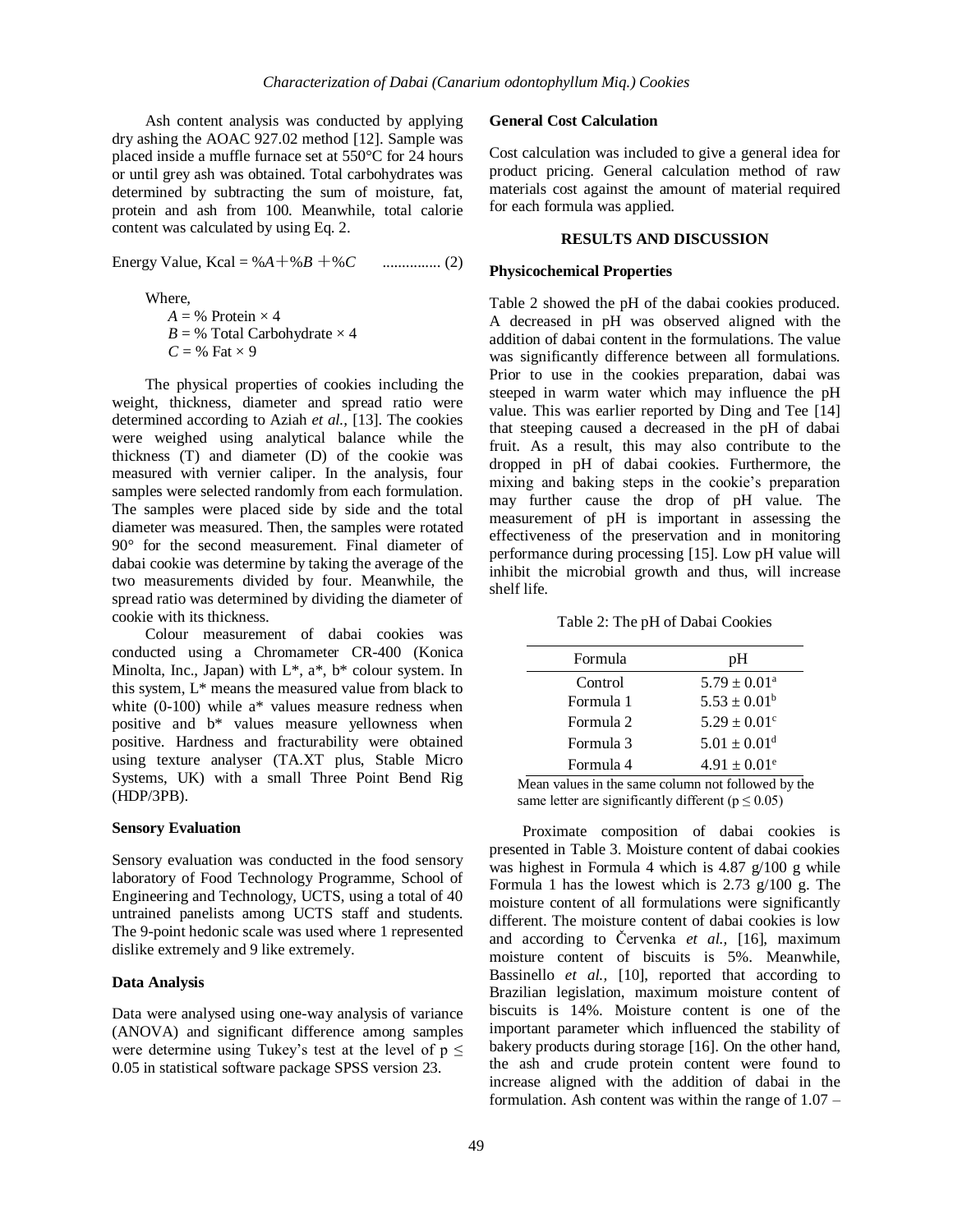1.67% while crude protein was 3.36 – 5.56%. Ash content also indicates total amount of minerals present in food. This showed that dabai cookies contain acceptable amount of nutrients.

Cookies present low fat content in their composition as a consequence of reduction amount of butter. Fat content was highest in Control (51.84 g/100 g), and lowest in Formula 4 which was 34.99 g/100 g. This contributed to low fat content in dabai cookies. Dabai cookies with reduced fat content may be an option for those keeping their ideal bodyweight. Dabai was reported to have 22.1% of carbohydrate [6] which affected the carbohydrate content in the cookies. In this study, carbohydrate content increased aligned with the increased of dabai content in the formulations. Other ingredients such as flour and sugar may also contributed to the carbohydrate content in the cookies. Furthermore, the total carbohydrate is influenced by the moisture, protein, ash and fat content as it was determined by difference from 100%. All formulation showed no significant difference except Control.

Crude fiber can be determined by treating a sample with ether to remove fats, then boiling it alternately in a weak acid and a weak alkali or base. Crude fiber is the combustible residue that is left after the other carbohydrates and proteins that have been removed by sequential digestion of a sample by acid hydrolysis and followed by alkaline hydrolysis under specific conditions. In this study, crude fibre analysis showed that Control has the lowest mean score of 0.35  $g/100$  g, followed with Formula 1 (0.4  $g/100$  g), Formula 2 which is 0.75 g/100 g, Formula 3 (0.95 g/100 g), and Formula 4 has the highest mean score of 1.15 g/100 g. Thus, crude fiber content increased gradually as the amount of dabai increased in the formulation. Adequate crude fiber intake has a number of health benefits, including maintenance of healthy laxation and the reduced risk of cardiovascular disease [17].

Calorie content was found to decrease towards decreasing butter content in the formulation. Calorie was highest in Control (638 g/100 g) while Formula 4 has the lowest (548 g/100 g). Total calorie content was calculated by adding up the calories provided by protein, carbohydrate and fat. In total calorie content, fat contributed approximately 50% and multiply by 9, the highest amount compare to protein and carbohydrate. Furthermore, fat was obtained mainly from butter. Therefore, when the amount of butter was reduced, it reduced the calorie content indirectly.

The physical properties and texture analysis of dabai cookies like colour, thickness, diameter, spread ratio, hardness and fracturability were showed in Table 4. Colour showed a significant difference ( $p \leq 0.05$ ) between each formulations. Lightness (L\*) showed a decreasing trend which pointed out that cookies are darker at higher content of dabai in the formulation. The same trend was also recorded for yellowness (b\*). Meanwhile, redness (a\*) values increased as more dabai added to the formulations. According to Chauhan *et al.,* [18] cookie colour is one of the factor that influenced consumer initial acceptance. On the other hand, there was no significant difference showed on thickness, diameter, spread ratio, hardness and fracturability on each formulation. As more dabai added to the formulations, the moisture and crude fiber content of the cookies also increased (Table 3). Consequently, it also affected the characteristics of the cookies where it become softer. It can be observed that hardness was reduced as the amount of dabai incorporated in the cookies was increased. This indicated that less force is required to break the cookies as higher amount of dabai added into the formulation.

### **Sensory Properties**

Four attributes were evaluated including texture, taste, appearance and flavour in sensory analysis. The findings were shown in Table 5. In the matter of texture, the panellists preferred Formula 1 while for taste they liked Formula 3. Formula 4 showed highest score in appearance followed by Formula 3, 2, 1 and Control has the lowest score. For overall acceptability, Formula 2 has the highest score among other formulation and Control. In Formula 2, 75 g or 15% of dabai were added in the cookie's formulation. Thus, it can be reported that the panellists preferred Formula 2 compared to the other four formulations.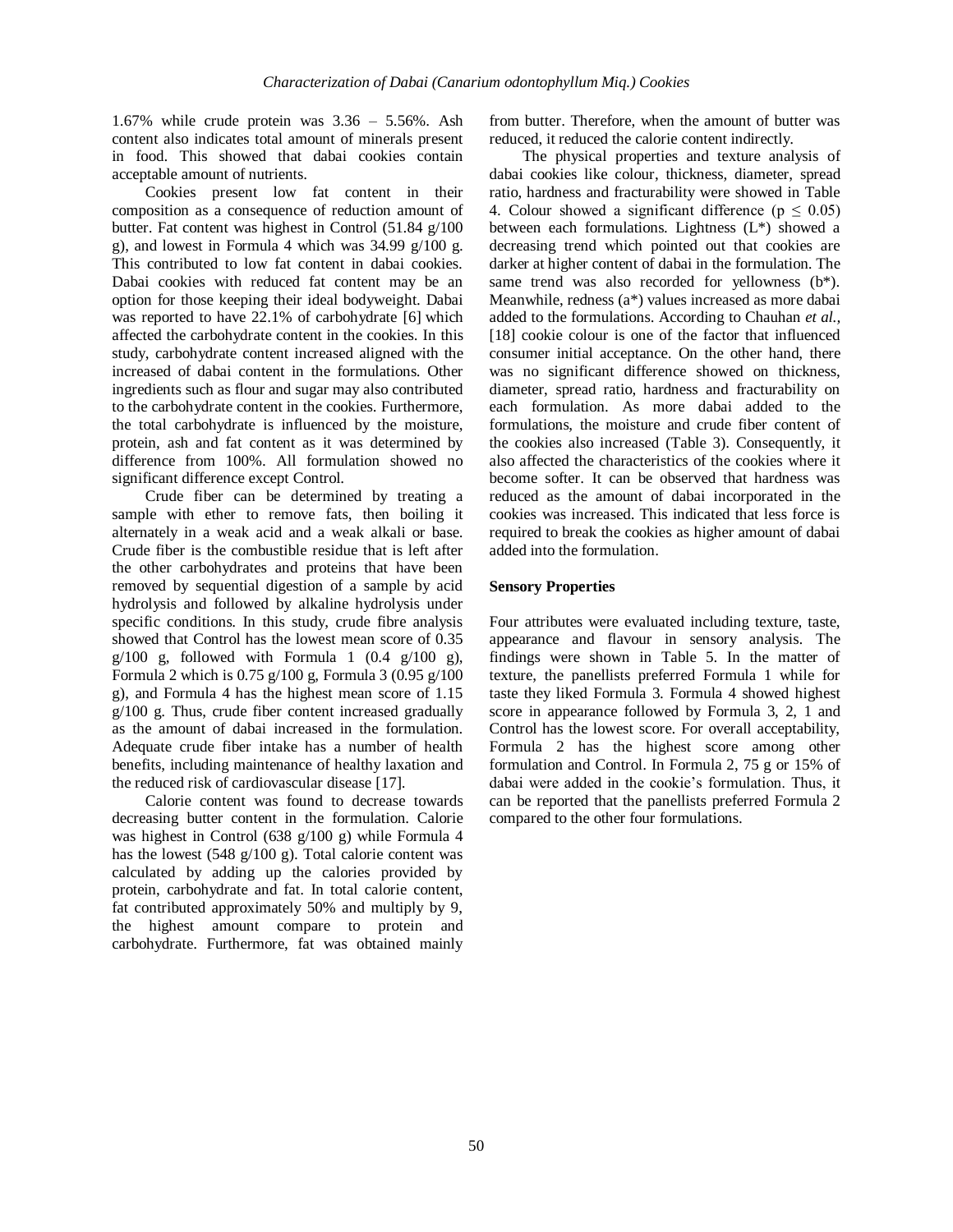| Formula   | Moisture<br>(g/100 g)       | Ash<br>(g/100 g)            | Protein<br>(g/100 g)       | Fat<br>(g/100 g)             | Carbohydrate<br>(g/100 g)    | Crude Fiber<br>(g/100 g)    | Calorie<br>$\left(\frac{\text{cal}}{100 \text{ g}}\right)$ |
|-----------|-----------------------------|-----------------------------|----------------------------|------------------------------|------------------------------|-----------------------------|------------------------------------------------------------|
| Control   | $4.07 + 0.12$ <sup>bc</sup> | $1.07 + 0.12^a$             | $3.86 + 0.07$ <sup>a</sup> | $51.84 + 7.13$ <sup>c</sup>  | $39.16 + 7.31a$              | $0.35 + 0.07^{\rm a}$       | $638.67 + 34.77$                                           |
| Formula 1 | $2.73 + 0.3^a$              | $1.07 + 0.12^a$             | $3.67 + 0.11a$             | $45.28 + 2.77$ <sup>bc</sup> | $47.26 + 2.48$ <sup>ab</sup> | $0.40 \pm 0.00^{\rm a}$     | $611.18 + 15.15$ <sup>bc</sup>                             |
| Formula 2 | $3.66 \pm 0.11^b$           | $1.27 + 0.12^{ab}$          | $4.23 + 0.12^a$            | $41.17 + 1.89$ <sup>ab</sup> | $49.68 + 2.03b$              | $0.75 + 0.07^b$             | $586.12 + 9.16^{ab}$                                       |
| Formula 3 | $4.33 + 0.23^{\circ}$       | $1.33 + 0.31$ <sup>ab</sup> | $5.02 + 0.19b$             | $38.93 + 2.69$ <sup>ab</sup> | $50.38 + 3.07b$              | $0.95 + 0.07$ <sup>bc</sup> | $571.99 + 11.55^{ab}$                                      |
| Formula 4 | $4.87 + 0.12^d$             | $1.67 + 0.23^b$             | $5.56 + 0.46^b$            | $34.99 + 1.04^{ab}$          | $52.92 + 1.14^b$             | $1.15 + 0.07^{\circ}$       | $548.82 + 5.25^{\circ}$                                    |

### Table 3: Proximate composition of Dabai cookies

Mean values in the same column not followed by the same letter are significantly different ( $p \le 0.05$ )

| Table 4: Physical properties and texture analysis of dabai cookies |  |  |  |  |  |
|--------------------------------------------------------------------|--|--|--|--|--|
|--------------------------------------------------------------------|--|--|--|--|--|

|                           |                              | Colour                      |                              |                           | Diameter               | Spread                    |                              |                               |  |
|---------------------------|------------------------------|-----------------------------|------------------------------|---------------------------|------------------------|---------------------------|------------------------------|-------------------------------|--|
| Formula<br>L              |                              | a                           | $\mathbf b$                  | (cm)                      | (cm)                   | ratio                     | Hardness                     | Fracturability                |  |
| Control                   | $46.25 \pm 2.50^{\circ}$     | $-0.76 + 0.23$ <sup>a</sup> | $20.08 + 0.84b$              | $1.30 + 0.0^a$            | $4.50 \pm 0.0^{\rm a}$ | $3.46 \pm 0.0^{\text{a}}$ | $1000 \pm 377.22^{\text{a}}$ | $19.01 \pm 0.58$ <sup>a</sup> |  |
| Formula                   | $46.84 + 0.28$ °             | $3.38 + 0.19^b$             | $13.71 \pm 1.19^{\circ}$     | $1.20 \pm 0.0^{\text{a}}$ | $4.90 + 0.0^a$         | $4.08 + 0.0^a$            | $769.4 + 63.96^a$            | $20.60 + 2.44^a$              |  |
| Formula<br>$\mathfrak{D}$ | $44.87 + 2.46$ <sup>bc</sup> | $5.94 + 0.61$ °             | $12.44 \pm 3.81^{\circ}$     | $1.20 + 0.0^a$            | $4.50 \pm 0.0^{\rm a}$ | $3.75 \pm 0.0^{\circ}$    | $587.05 + 33.98^{\text{a}}$  | $22.27 \pm 0.41$ <sup>a</sup> |  |
| Formula<br>3              | $38.65 \pm 0.44^b$           | $7.86 + 0.08$ <sup>d</sup>  | $10.39 \pm 0.20^{\circ}$     | $1.40 + 0.0^a$            | $4.50 + 0.0^a$         | $3.21 + 0.0^a$            | $517.52 + 114.02a$           | $22.22 + 0.86^a$              |  |
| Formula<br>4              | $30.19 + 4.72$ <sup>a</sup>  | $7.72 + 0.63$ <sup>d</sup>  | $9.61 \pm 0.23$ <sup>a</sup> | $1.50 + 0.0^a$            | $4.50 \pm 0.0^{\rm a}$ | $3.00 + 0.0^a$            | $493.15 + 144.90^a$          | $19.26 \pm 1.96^{\circ}$      |  |

Mean values in the same column not followed by the same letter are significantly different ( $p \le 0.05$ )

Table 5: Sensory analysis of dabai cookies

| Formula   | <b>Texture</b>               | Taste                   | Appearance                   | Flavour                      | Overall<br>Acceptance      |
|-----------|------------------------------|-------------------------|------------------------------|------------------------------|----------------------------|
| Control   | $7.05 \pm 1.77^{\rm a}$      | $6.83 \pm 1.65^{\circ}$ | $6.48 \pm 1.74$ <sup>a</sup> | $6.65 \pm 2.06^a$            | $6.93 \pm 1.47^{\circ}$    |
| Formula 1 | $7.43 + 1.43^a$              | $7.23 + 1.37a$          | $6.85 \pm 1.55^{\circ}$      | $7.18 + 1.52a$               | $7.20 \pm 1.18^a$          |
| Formula 2 | $7.30 + 1.22^a$              | $7.10 + 1.48^a$         | $7.25 + 1.26^a$              | $7.18 + 1.26^a$              | $7.45 \pm 1.18^a$          |
| Formula 3 | $6.98 \pm 1.78$ <sup>a</sup> | $7.48 \pm 1.36^a$       | $7.30 + 1.38a$               | $7.18 + 1.32a$               | $7.25 \pm 1.35^{\text{a}}$ |
| Formula 4 | $7.10 \pm 1.69^{\rm a}$      | $7.20 \pm 1.60^{\circ}$ | $7.33 + 1.25^a$              | $7.08 \pm 1.54$ <sup>a</sup> | $7.40 \pm 1.43^{\circ}$    |

Mean values in the same column not followed by the same letter are significantly different ( $p \le 0.05$ )

### **Material Cost**

Calculation of overall material costing is conducted to determine the suitability or feasibility of the food product. Total raw material costing of the cookies was calculated based on the current market price as shown in price per item in Table 6. From calculation, it was

found that 2.8 – 10.9% of total material cost increased for each formulation compare to the control. Formula 2 is to be highlighted since it is the most acceptable compare to other formulations. Formula 2 was found to have approximately 6.13% cost increased compare to Control. The calculation is based on RM18.00/kg dabai price and it showed total cost was RM4.33. The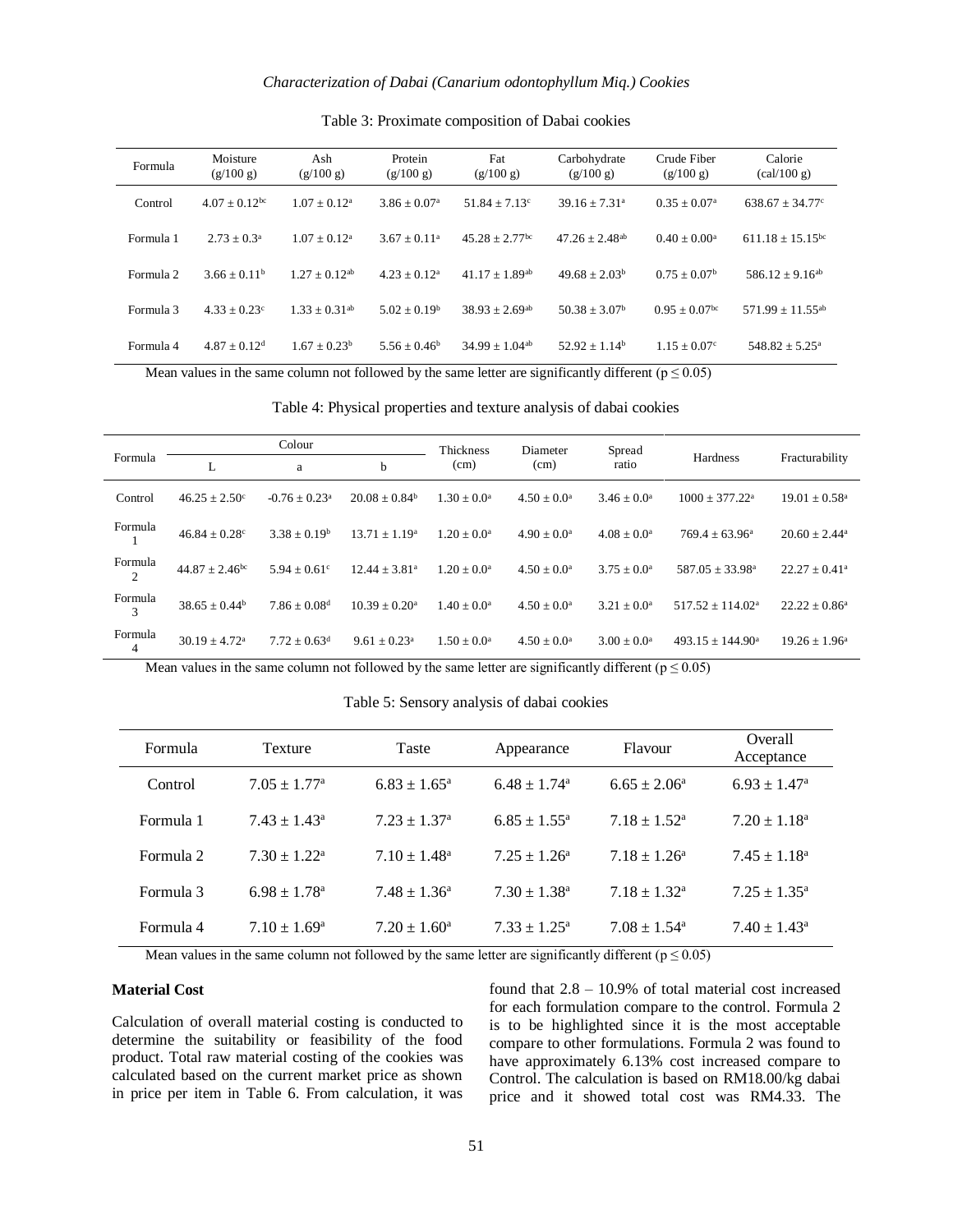quantity of cookies produced was approximately 393 g considering the losses during preparation. Basically, this information may help in the determination of the potential selling price if the cookies are to be commercialised.

| Ingredients                                                           | Price (RM) | Control<br>(RM) | Formula 1<br>(RM) | Formula 2<br>(RM) | Formula 3<br>(RM) | Formula 4<br>(RM) |
|-----------------------------------------------------------------------|------------|-----------------|-------------------|-------------------|-------------------|-------------------|
| <b>Butter</b>                                                         | 26.00 / kg | 2.93            | 2.60              | 2.28              | 1.95              | 1.63              |
| Cake flour                                                            | 2.80 / kg  | 0.28            | 0.28              | 0.28              | 0.28              | 0.28              |
| Corn flour                                                            | 6.00 / kg  | 0.02            | 0.02              | 0.02              | 0.02              | 0.02              |
| Castor sugar                                                          | 3.75 / kg  | 0.35            | 0.35              | 0.35              | 0.35              | 0.35              |
| Vanilla extract                                                       | 0.10/m1    | 0.50            | 0.50              | 0.50              | 0.50              | 0.50              |
| Dabai                                                                 | 18.00 / kg | 0.00            | 0.45              | 0.90              | 1.35              | 1.80              |
| Total material cost<br>(RM)                                           | ۰          | 4.08            | 4.20              | 4.33              | 4.45              | 4.58              |
| Cookies production<br>$\left($ approx. $\right)$ $\left($ g $\right)$ |            | 378             | 365               | 393               | 407               | 390               |

Table 6: General Material Cost of Dabai Cookies

### **CONCLUSION**

In conclusion, it is possible to produce dabai cookies with acceptable amount of nutrients. Results showed that dabai cookies contained acceptable amount of nutrient which includes protein, fat, fibre and energy. In proximate analyses, it was found that amounts of dabai added to the cookies formulation influenced significantly the nutrient content as well as the pH of dabai cookies. However, there is no significant differences ( $p > 0.05$ ) between all formulations in the sensory attributes. The dabai cookies was generally accepted with the mean score of more than 7. It is hoped that this study will contribute to gather new information in terms of nutrient contents as well as the characteristics of dabai cookies.

### **ACKNOWLEDGMENT**

This research was conducted with the funding under the University Research Grant (URG) from University College of Technology Sarawak (UCTS) UCTS/RESEARCH/<2/2017/08>(01). The authors also extended their appreciation to Sarawak Biodiversity Council for the permit to carry out this research and Agriculture Department of Sarawak for their support and assistance.

# **REFERENCES**

[1] Basri, D.F., A. Fudholi and M. H. Ruslan, 2012. Drying characteristics of the borneo Canarium odontophyllum (dabai) fruit. Am. J. Agric. Biol. Sci., 7(3):347–356

[2] Azlan, A., K. N. Prasad, H. E. Khoo, N. Abdul-Aziz, A. Mohamad, A. Ismail and Z. Amom, 2010. Comparison of fatty acids, vitamin E and physicochemical properties of Canarium

ondontophyllum Miq. (dabai), olive and plam oils. J. Food Compos. Anal. 23(8): 772-776.

- [3] Tan, C.X. and A. Azrina, 2016. Nutritional, Phytochemical and Pharmacological Properties of Canarium odontophyllum Miq. (Dabai) Fruit. PJSRR Pertanika J. Sch. Res. Rev. 2(1): 80–94.
- [4] Chua, H. P., D. Nicholas and M. N. A. Yahya, 2015. Physical properties and nutritional values of dabai fruit (Canarium odontophyllum) of different genotypes. J. Trop. Agric. and Fd. Sc., 43(1): 1–10.
- [5] Azlan, A., N. N. M. Nasir, Z. Amom, and A. Ismail, 2009. Physical properties of skin, flesh, and kernel of Canarium odontophyllum fruit. J Food Agric. Environ. 7(3–4): 55–57.
- [6] Boon Hoe, V. and Hong Siong, K., 1999. The nutritional value of indigenous fruits and vegetables in Sarawak. Asia Pac. J. Clin. Nutr., 8(1): 24–31.
- [7] Bernama, 2008. Commercialising dabai as Sarawak's specialty fruit. [Online] Available at: <http://www.ehoza.com/v4/forum/healthdelicacy-english/32052-commercialising-dabaisarawaks-specialty-fruit.html> [Accessed 19 May 2018].
- [8] Abu Hassan, N., C. H. Jun, A. F. Abdul Razak, M. S. Mohd Afandi, M. Sani, and M. Z. Abidin, 2019. Physicochemical, Microbiological and Sensory